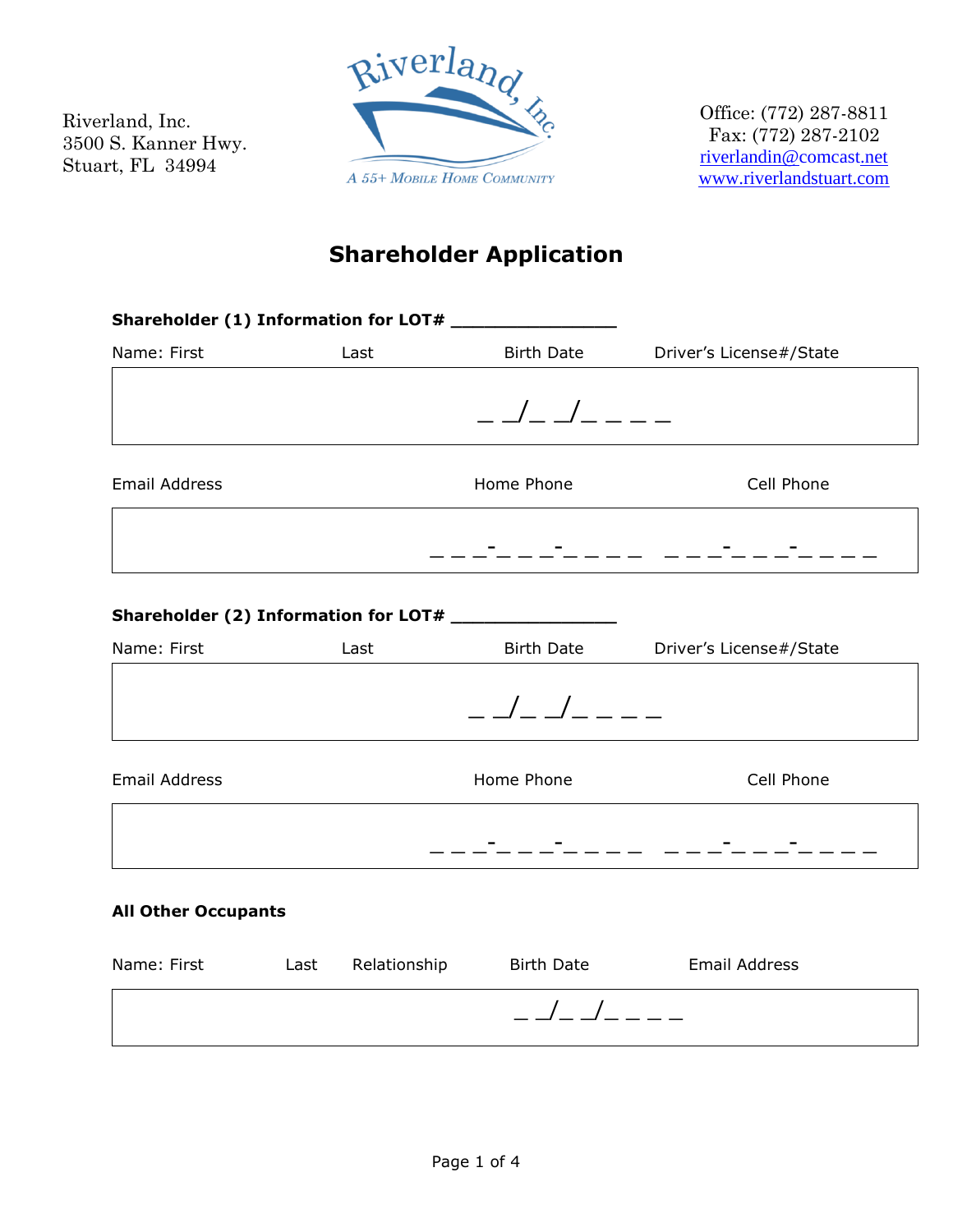# **Shareholder Application**

#### **Current Residence**

| Address                               | City                                                               | <b>State</b> | Zip                         |
|---------------------------------------|--------------------------------------------------------------------|--------------|-----------------------------|
|                                       |                                                                    |              |                             |
| Own or Rent                           | Date of Residency From/To                                          |              | Reason for Moving           |
|                                       |                                                                    |              |                             |
|                                       | Previous Residence (if at current residence less than one year)    |              |                             |
| Address                               | City                                                               | <b>State</b> | Zip                         |
|                                       |                                                                    |              |                             |
| Own or Rent                           | Date of Residency From/To                                          |              | Reason for Moving           |
|                                       |                                                                    |              |                             |
| <b>Employment History circle one:</b> | Retired - Yes / No                                                 |              |                             |
| Current employer                      | Or                                                                 |              | Previous Occupation         |
|                                       |                                                                    |              |                             |
| <b>Employer Address</b>               | <b>Employer Phone</b>                                              |              | Dates of Employment From/To |
|                                       |                                                                    |              |                             |
| <b>Current Sources of Income</b>      |                                                                    |              |                             |
| $\Box$ Retirement                     | $\Box$ Social Security $\Box$ Trust $\Box$ Savings                 |              | $\Box$ Pension              |
| $\Box$ Wages/Salary                   |                                                                    |              |                             |
| Total Monthly Income from All Sources |                                                                    |              |                             |
| $\Box$ \$0 - \$999                    | $\Box$ \$1000 - \$1999 $\Box$ \$2000 - \$3499 $\Box$ \$3500-\$4999 |              | $\Box$ \$5000 +             |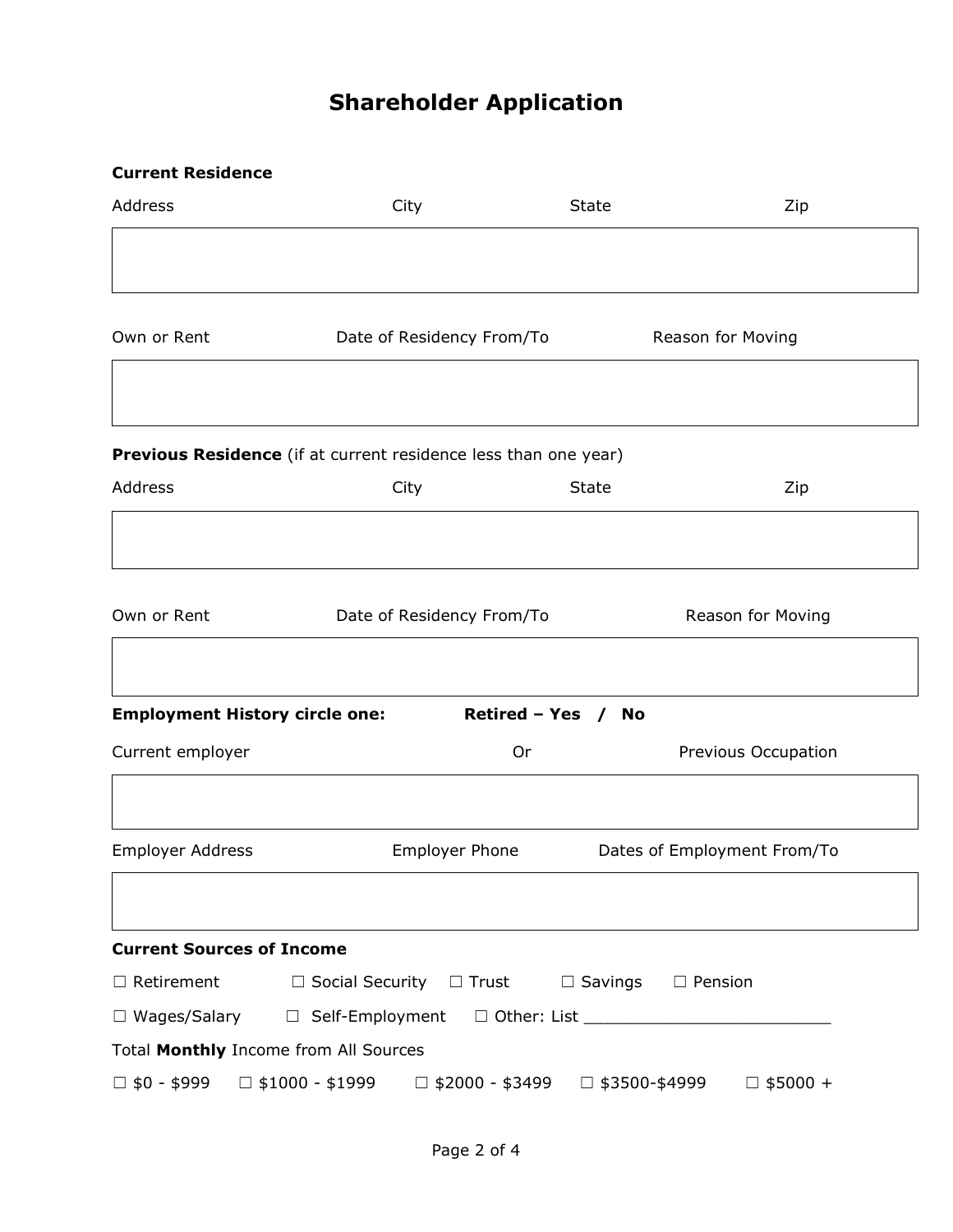## **Shareholder Application**

### **Personal and Professional References (Non-Relative)** Name **Number** Phone Number **Relationship** Phone Number Relationship

| . . <b>. .</b> | . <b>. . . .</b> | . <b>.</b> |
|----------------|------------------|------------|
| <b>1.</b>      |                  |            |
|                |                  |            |
|                |                  |            |
| 2.             |                  |            |
|                |                  |            |
| 3.             |                  |            |

### **General Information**

| Is the applicant, co-applicant or any proposed occupant required to be a lifetime<br>registrant on a state sex offender registry?<br>Yes<br>No. |       |      |                                                                                     |                   |  |
|-------------------------------------------------------------------------------------------------------------------------------------------------|-------|------|-------------------------------------------------------------------------------------|-------------------|--|
| Have you ever been party to a lawsuit?                                                                                                          |       | Yes  | No                                                                                  |                   |  |
| Do you have any pets?                                                                                                                           |       |      | Yes                                                                                 | No                |  |
| misdemeanor or felony?                                                                                                                          |       |      | Has the applicant, co-applicant or any proposed occupant been convicted of a<br>Yes | No                |  |
| If yes to any of the above explain:                                                                                                             |       |      |                                                                                     |                   |  |
|                                                                                                                                                 |       |      |                                                                                     |                   |  |
|                                                                                                                                                 |       |      | Vehicle Information- How many vehicles will you park in Riverland? ______           |                   |  |
| Make/Model                                                                                                                                      | Color | Year | License Plate                                                                       | <b>Owner Name</b> |  |
|                                                                                                                                                 |       |      |                                                                                     |                   |  |
| 2.                                                                                                                                              |       |      |                                                                                     |                   |  |

*Riverland, Inc. is the sole recipient of the information collected on this application. The information will not be shared, sold, or rented to a third party.*